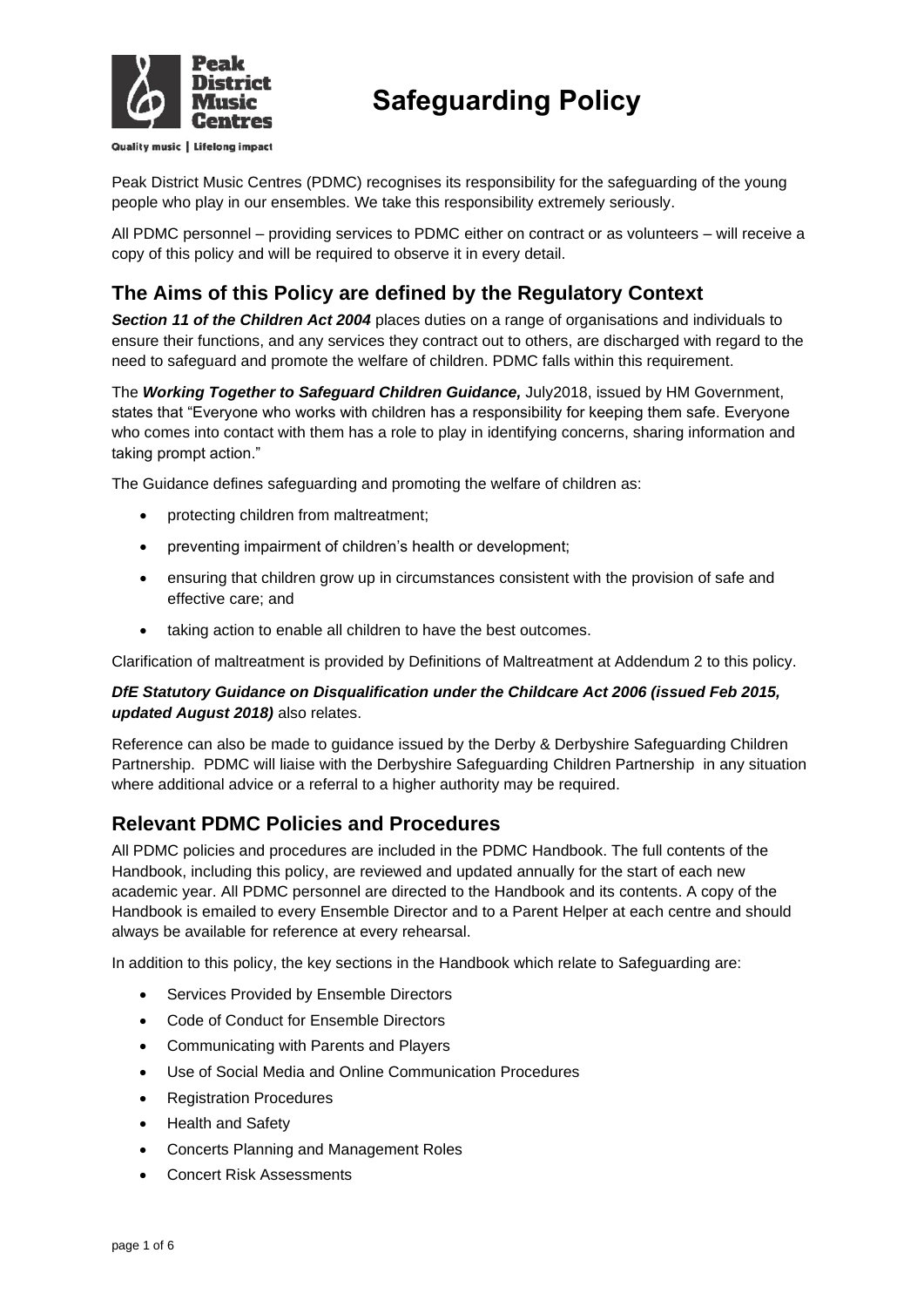- Severe Weather Cancellations
- Procedure for Dealing with Complaints and Appeals
- Data Protection : Privacy Policy
- Risk Management Statement

### **The Example of PDMC Personnel**

PDMC personnel comprise all on contract to PDMC (incl. Ensemble Directors and Assistants and the Administrator) and all providing support on a voluntary basis (incl. trustees and Parent Helpers).

All PDMC personnel must maintain the highest standards in their own behaviour at all times. They must behave appropriately in their relationship with the players and consistently observe all PDMC policies and procedures. Certain aspects of the definition of "emotional abuse" (see Addendum 2 below) may be particularly pertinent in a PDMC setting.

# **Acting on Concerns**

PDMC personnel may observe or uncover a situation or practice occurring within routine PDMC activity which causes them concern. This may include an allegation or an expression of concern made by a player or a parent. *In all such cases, they should not investigate themselves but report the matter immediately to the PDMC Administrator*. If the concern relates to the Administrator, the matter should be reported directly to the Chair of Trustees.

A disclosure may be made to a member of PDMC personnel, or they may suspect abuse occurring outside the scope of PDMC activity. Again, all such concerns should be reported immediately to the Administrator. See Addendum 1 below for guidance on how to respond if information is disclosed to you.

In any case involving the possibility of abuse, the Administrator will immediately contact Call Derbyshire and, if appropriate, the police also. In all cases the Administrator will also inform the designated Safeguarding Trustee at the first opportunity.

In the event of behaviour by a member of PDMC personnel which, whilst not directly threatening the welfare of players, falls short of these guidelines, two trustees, including the Chair and/or the designated Safeguarding trustee, will meet formally with the individual concerned and make a formal record of this meeting. Any subsequent infringement may be grounds for terminating the contract or voluntary role.

In the event of behaviour which, whilst not breaching guidelines, is deemed to be unwise, the Chair or Safeguarding Trustee will give informal advice to the individual concerned and keep a brief note of the meeting.

Any whistleblowing will be acted upon immediately, with no detriment to the whistleblower.

The Safeguarding Trustee will ensure that a record is kept of any incident that requires an intervention based on this policy.

### **The Actions we will take to protect and prevent**

### **Ensemble Directors and Assistants**

Ensemble Directors and Assistants are in the front line, through their direct contact with the players, in ensuring that this policy is followed in every detail. They will take principal responsibility for the safety and welfare of players during any session which they lead, paying particular attention to PDMC Health and Safety procedures.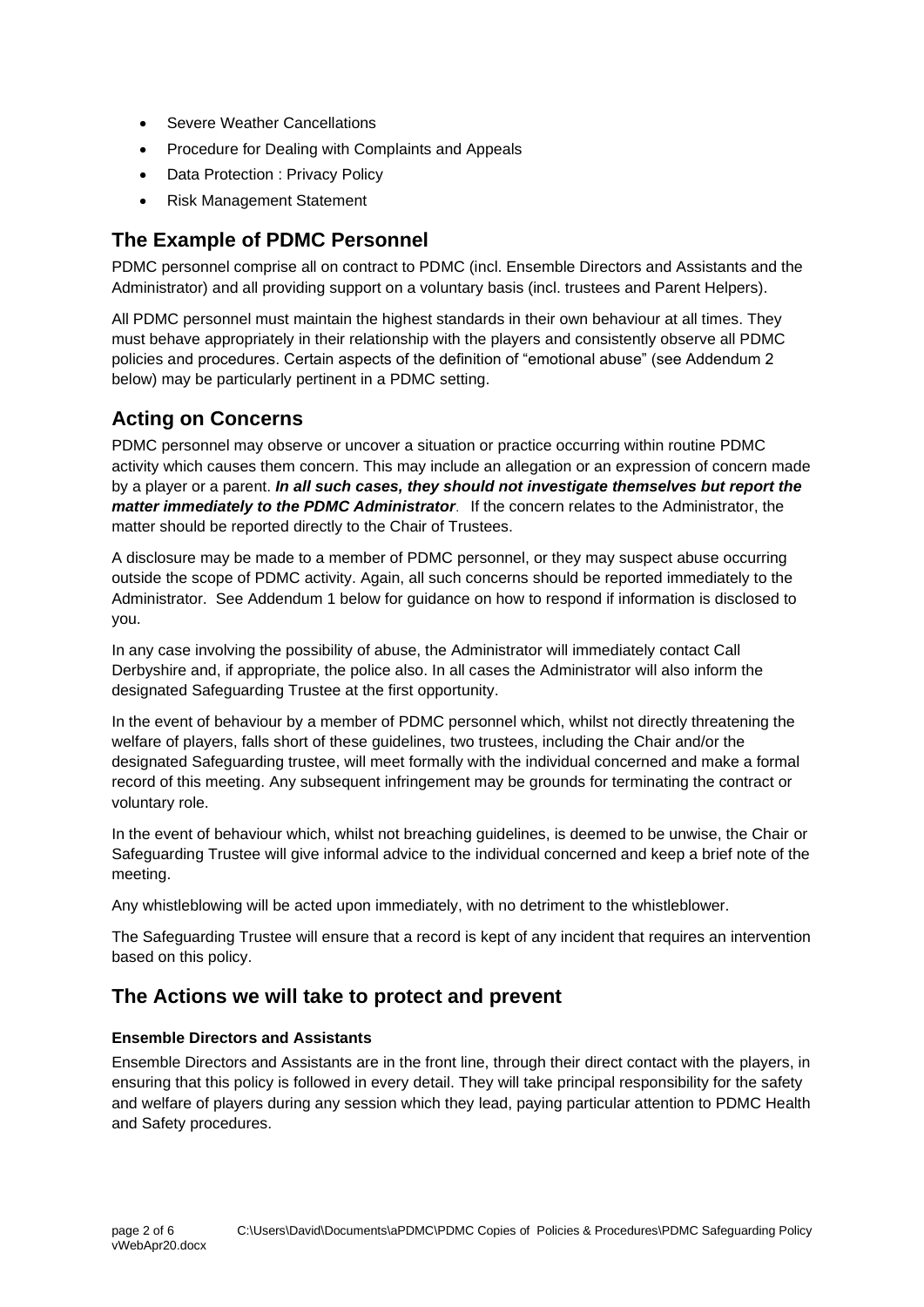They will have access to an annually updated copy of the Handbook and will act in accordance with all policies and procedures included in the Handbook. They will be issued with a personal copy of this policy with which, in signing their contract, they agree full compliance.

### **Parent Helpers**

Parent Helpers provide invaluable direct support to the Ensemble Director in ensuring the welfare and safety of players. They will be issued with an electronic copy of this policy and directed to the full PDMC Handbook.

### **The Chair and the Administrator**

The Chair and Administrator take lead responsibility for reviewing and updating all procedures and for ensuring that policy and procedures are followed in all the arrangements and plans which they make in collaboration with other personnel. The Chair and Administrator are also accountable to the trustees for ensuring that all PDMC events are properly risk assessed.

### **The Board of Trustees will**

- ensure that all necessary policies and procedures which impact directly or indirectly on the Safeguarding of young people are in place and up to date;
- monitor the effectiveness of all policies and procedures and any issues arising from their application;
- maintain a system, operated by the Administrator, which ensures that all whose contact with young children requires it have: a) undergone a DBS (Disclosure and Barring Service) check as required; b) confirmed annually that their relevant circumstances have not changed; c) made an annual declaration that they are not disqualified by association (under the 2009 [updated March 2015] Childcare (Disqualification) Regulations); and that an accurate record is maintained by the Administrator of all DBS checks in place;
- ensure that approved risk assessments are provided, usually by a designated trustee in collaboration with the Ensemble Director(s), for all concerts, trips, tours or other additional activities; and to withhold permission for any event to take place unless they are satisfied with the relevant risk assessment and the arrangements to protect the safety and welfare of the players;
- operate recruitment and selection procedures in line with current guidelines issued by the Derby and Derbyshire Safeguarding Children Partnership.
- designate one trustee to maintain oversight of safeguarding;
- review policy and procedures annually when updating the PDMC Handbook.

### **The key safeguarding responsibilities of all PDMC personnel involve:**

- maintaining vigilance with respect to players' welfare and safety at all times;
- ensuring that all Health and Safety procedures are scrupulously observed;
- proceeding with any activity only after it has been properly risk assessed;
- maintaining accurate registers and ensuring safe dismissals;
- promoting positive relationships and giving encouragement to players, even when criticism or discipline may be an issue;
- maintaining confidentiality whenever it is required or appropriate;
- communicating with parents and never directly or solely with players (other than players over the age of 18 who request direct communication);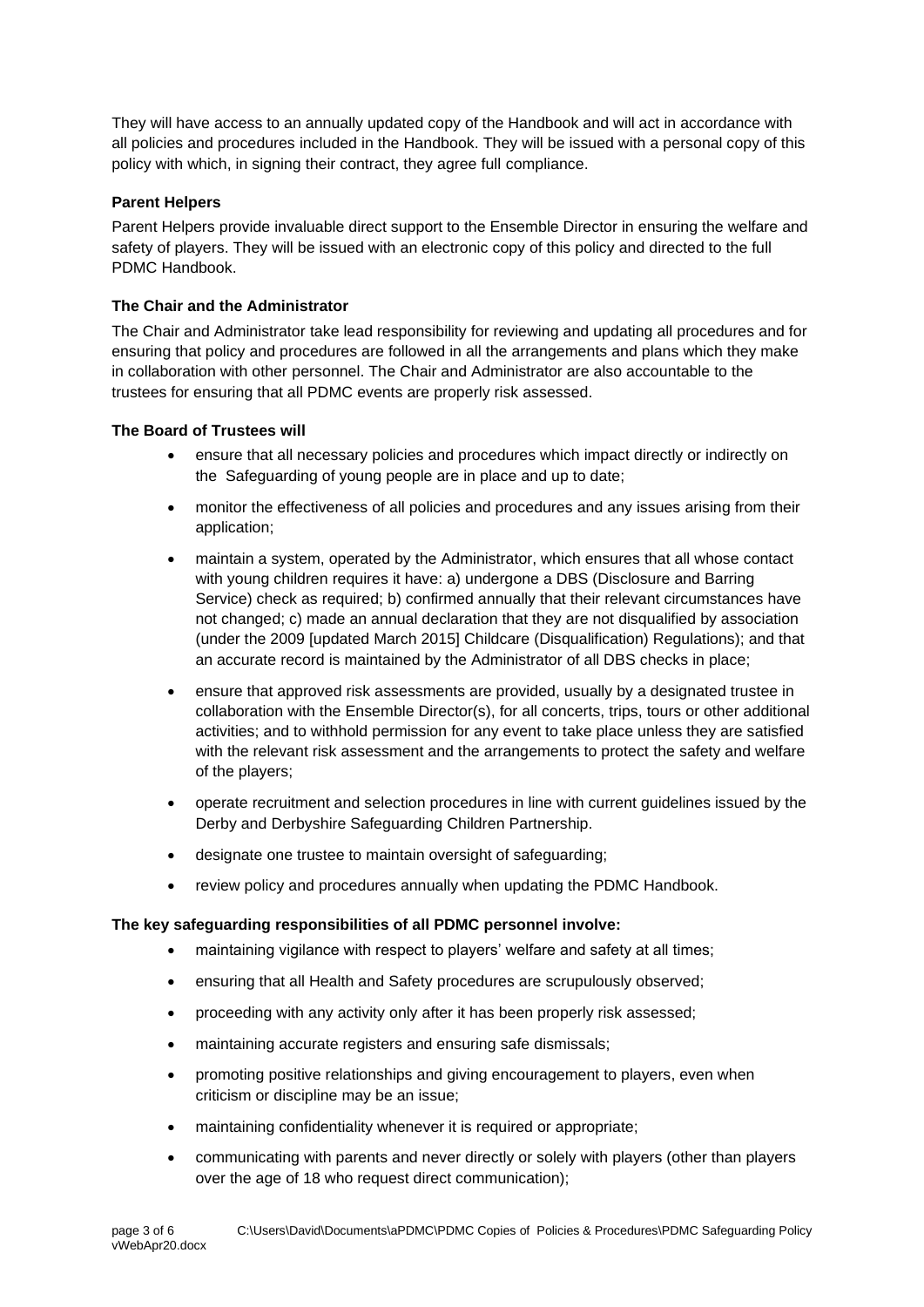- exercising extreme circumspection in the use of social media;
- immediately reporting to the Administrator any concern whatsoever.

## **Training**

Ensemble Directors and Assistants will normally access annual Safeguarding training and updates by virtue of their work with Music Services and Partnerships, in Derbyshire or elsewhere.

Normally, at least one trustee will attend the annual update on Safeguarding provided by the Derby & Derbyshire Music Partnership, or equivalent body, and will disseminate any new advice or developments to all trustees and to other PDMC personnel, as appropriate.

Some Parent Helpers access Safeguarding training by virtue of their work in other sectors e.g. schools. All Parent Helpers will have access to the PDMC Handbook, including this policy; and will be provided with any additional key guidance or advice by email.

# **Further information**

If you are a member of PDMC personnel, the parent or carer of a player, or a player, and wish to find out more, or make suggestions, about this Safeguarding Policy, please speak in the first instance to the Designated Safeguarding Trustee or the Chair of the PDMC Board.

### **Key contacts**

Marion Redman PDMC Administrator – 07772 021653; [admin@pdmc.org.uk](mailto:admin@pdmc.org.uk) 

Amanda Whittlestone Trustee responsible for Safeguarding - 07791 887294 [amandawhittlestone@gmail.com](mailto:amandawhittlestone@gmail.com)

David Brindley Chair of PDMC – 07989 710832; chair@pdmc.org.uk

Derbyshire Safeguarding Children Partnership: StartingPoint Derbyshire - 01629 533190 (office hrs) or Call Derbyshire – 01629 523600 (out of hrs)

Derbyshire Police - 101 (24/7 non-urgent availability) or 999 if urgent

# **ADDENDUM 1 : If Information is Disclosed to You**

t takes a lot of courage for a child, parent, carer or other significant adult to disclose that they are worried or have concerns. They may feel ashamed, the abuser may have threatened what will happen if they tell, they may have lost all trust in adults, or they may believe, or have been told, that the abuse is their own fault.

If a child or adult talks to you about any risks to a child's safety or wellbeing you will need to let them know that **you must** pass the information on – you are not allowed to keep secrets. The point at which you do this will be a matter of judgement. If you jump in immediately the child or adult may think that you do not want to listen; if you leave it till the very end of the conversation, they may feel that you have misled them into revealing more than they would have otherwise.

During your conversation with the child or adult:

- Allow them to speak freely, listen to what is being said without interruption and without asking leading questions.
- Keep questions to a minimum and of an open nature i.e. 'can you tell me what happened?' rather than 'did x hit you?'
- Remain calm and do not over-react the child or adult may stop talking if they feel they are upsetting you.
- Give reassuring nods or words of comfort 'I'm so sorry this has happened', 'I want to help', 'This isn't your fault', 'You are doing the right thing in talking to me'.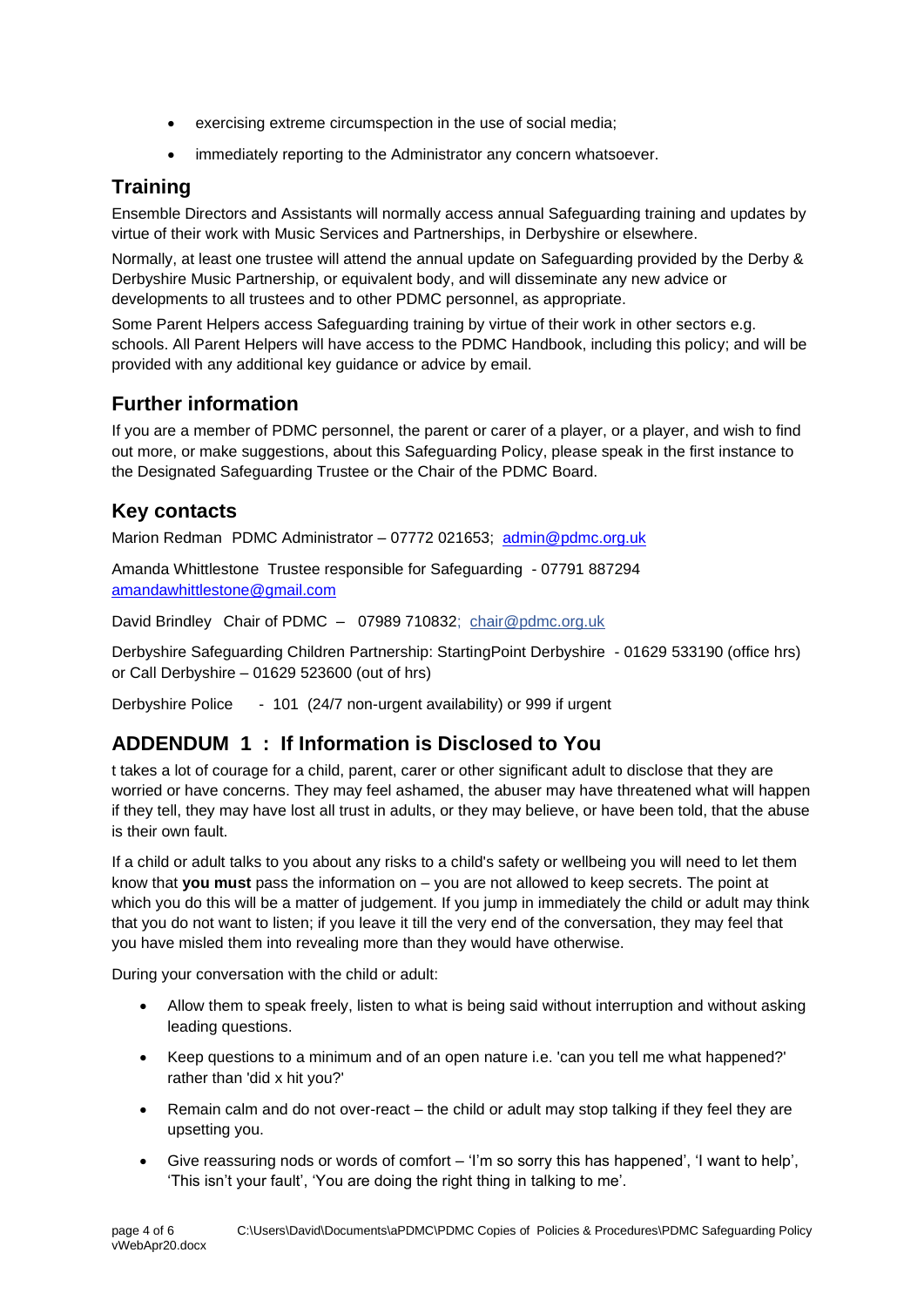- Do not be afraid of silences remember how hard this must be for the child or adult.
- Under no circumstances ask investigative questions such as how many times this has happened, whether it happens to siblings too, or what do other family members think about all this.
- At an appropriate time tell the child or adult that in order to help them you must pass the information on.
- Do not automatically offer any physical touch as comfort; it may be anything but comforting to a child who has been abused.
- Avoid admonishing the child or adult for not disclosing earlier. Saying 'I do wish you had told me about this when it started' or 'I can't believe what I'm hearing' may be your way of being supportive but they may interpret it that they have done something wrong.
- Tell the child or adult that you will now pass their information on to somebody who can deal with it. Let them know that someone should come to see or contact them within 24 hours.
- Report verbally to the Designated Senior Person.
- Write up your conversation as soon as possible and hand it to the PDMC Administrator,
- Seek support if you feel distressed.

If following your conversation you remain concerned about a child, you should always discuss your concerns with the Administrator or the Safeguarding Trustee.

(adapted from the Derby Safeguarding Children Board Education Child Protection/Safeguarding Template Policy)

### **ADDENDUM 2 : Definitions of Maltreatment**

### (Taken from: **Working Together to Safeguard Children Appendix A, HM Government, July 2018**)

Abuse and neglect are forms of maltreatment of a child. (A child is anyone who has not yet reached their 18th birthday whatever their circumstances..)

### **Abuse**

A form of maltreatment of a child. Somebody may abuse or neglect a child by inflicting harm, or by failing to act to prevent harm. Children may be abused in a family or in an institutional or community setting by those known to them or, more rarely, by others. Abuse can take place wholly online, or technology may be used to facilitate of line abuse, Children may be abused by an adult or adults, or another child or children.

### **Physical abuse**

A form of abuse which may involve hitting, shaking, throwing, poisoning, burning or scalding, drowning, suffocating or otherwise causing physical harm to a child. Physical harm may also be caused when a parent or carer fabricates the symptoms of, or deliberately induces, illness in a child.

### **Emotional abuse**

The persistent emotional maltreatment of a child such as to cause severe and persistent adverse effects on the child's emotional development. It may involve conveying to a child that they are worthless or unloved, inadequate, or valued only insofar as they meet the needs of another person. It may include not giving the child opportunities to express their views, deliberately silencing them or 'making fun' of what they say or how they communicate. It may feature age or developmentally inappropriate expectations being imposed on children. These may include interactions that are beyond a child's developmental capability, as well as overprotection and limitation of exploration and